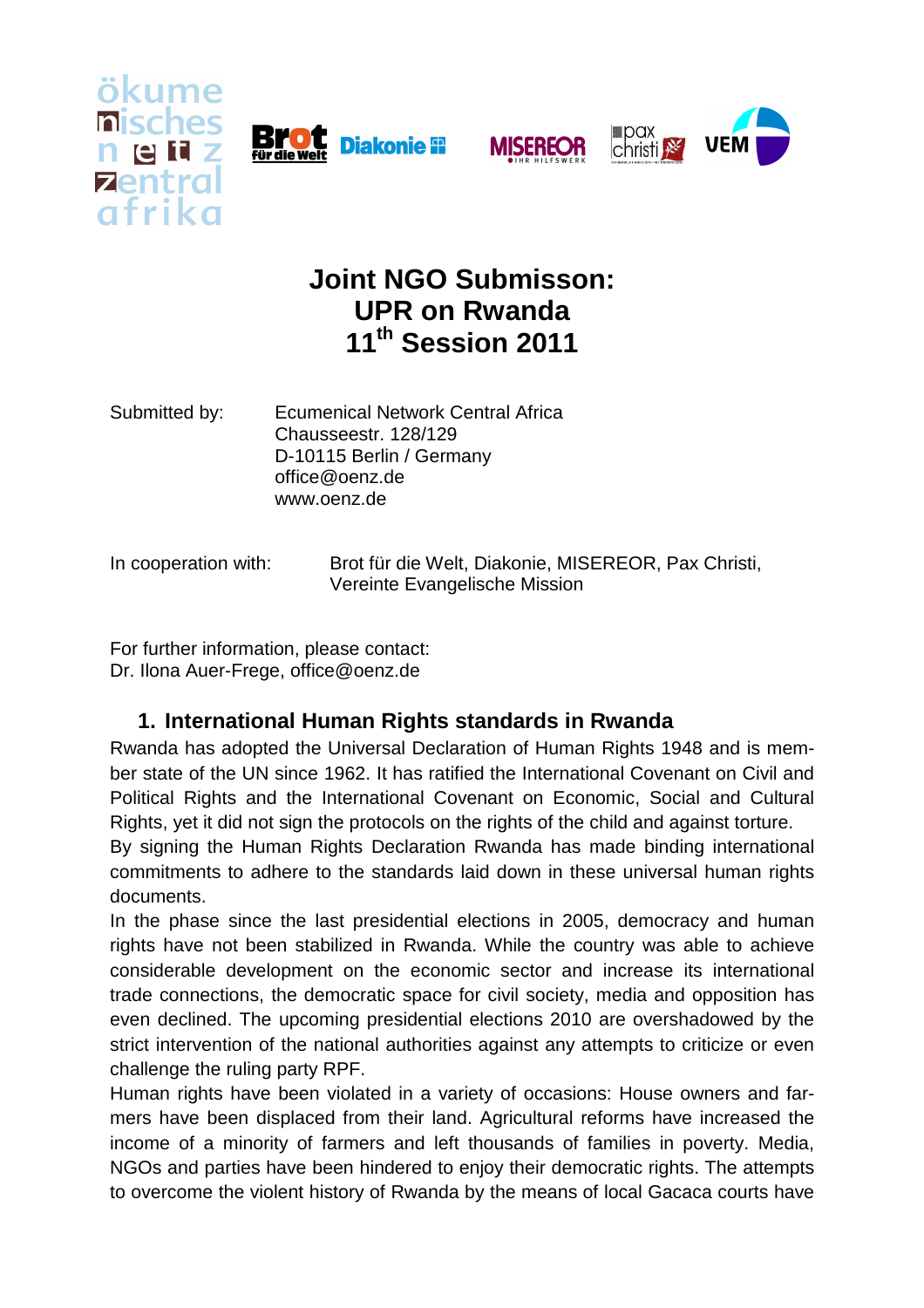in many cases lead to even more injustice. With arbitrary arrests and the generous application of the law against "divisionism" the government has managed to silence oppositional voices. And even in the neighboring countries like the Democratic Republic of Congo, Rwanda has been sharing the responsibility for the thousands of cases of severe human rights violations of his political ally, the CNDP rebels.

### **2. The Right to Housing in the Context of Urban Reconstruction**

The population of the Rwandan capital Kigali is growing at a rate of approx 8% per annum, and more than 80% of the inhabitants are living in informal settlements with hardly any basic infrastructure like electricity, water, sewage or paved roads. The need for urbanization and reconstruction is obvious and paralleled by the intention of the Rwandese government to strengthen the capital's role as motor of economic development in the country and the whole Central African region. Therefore in 2008 the government has adopted the "Kigali Conceptual Master Plan" that describes the transformation of Kigali's city centre into several business districts, where national and international investors can acquire building sites for their companies or estates at a reduced price. But even as Rwanda has signed the UN Habitat Agenda of Istanbul 1996, it did not respect the right to shelter and housing according to the international human rights agenda.

Local inhabitants of those areas with low standard housing have to leave their homes and land, and are entitled to receive compensation payments. The municipality of Kigali has determined fixed values for the expropriations, but these sums are rated far below the market value of the estates. The expropriation law declares that after the official notification, a government representative will estimate and communicate the compensation sum within days. Then the inhabitants have 90 days to leave their property and receive the indemnity.

In many cases, the legally foreseen procedures have not been respected. Hundreds and thousands of households have been displaced without receiving a clear moving notice in advance, leaving the inhabitants homeless overnight, as their houses and belongings were suddenly destroyed. In other cases, house owners were informed that they had to leave their land, but were then left in uncertainty for months and years during which they could not fully use or maintain their houses or farm their land.

Tenants were left without any compensation, as the indemnity was only paid for land lords, leaving many households without support and alternative housing.

In general, the replacement process affected some of the poorest and most vulnerable groups in Kigali, as the city centre is populated by households with very low incomes, single parents or persons without a broader social network. These households had to find new accommodation without any financial support. As a consequence, rent prices for tenants have risen in the city center, and the remaining informal settlements became even more crowded, which increases the health risks for all inhabitants. As the fees for public transport are high in Kigali, many people who had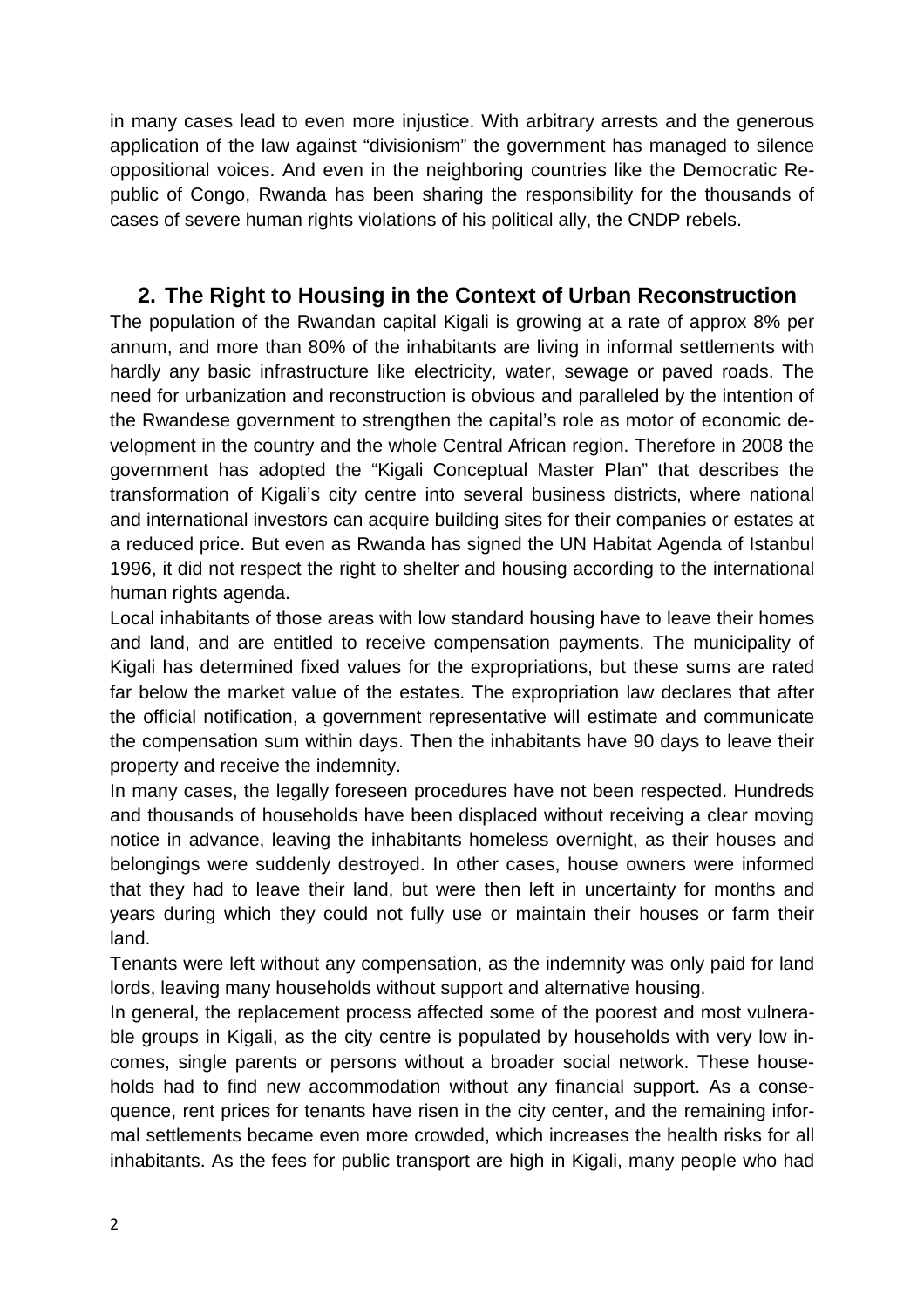to move to the suburbs now face difficulties in earning enough to cover their transport costs as well as their daily needs.

Unpaid compensations, uncovered expenses for moving or rebuilding, high rents and transport costs have driven many households into poverty and debts or forced them to leave Kigali and find new ways of income in the rural areas, where income generation is even more difficult.

So far the Rwandese government has not offered sufficient and adequate facilities for the displaced households. Next to one model-housing program in Batsinda no other social housing schemes have been implemented or planned, leaving thousands of inhabitants of Kigali's poor areas without shelter.

# **3. The Right to Food and Agricultural Reform**

Rwanda's population growth rate is currently at approx. 2.9 % per annum, while at least 22 percent of households (2.2 million people) are food-insecure, and another 24 percent are highly vulnerable to food insecurity. Food utilization is also a problem, as reflected in high levels of maternal and child malnutrition in many parts of the country. Over 50 percent of children are chronically malnourished, while one child in four is underweight.

Therefore Rwanda has adopted an Economic Development and Poverty Reduction Strategy (EDPRS) for 2008-2012 which includes an ambitious agricultural reform scheme called "Green Revolution" that aims to transform the Rwandan agricultural sector from subsistence farming to export oriented cash crop production.

Under the leadership and control of the Ministry for Agriculture MINAGRI, Rwandan farmers were instructed on the kind and quantity of crops and livestock they have to produce. Production schemes have been enforced vigorously, and single family owned farms had to be united with others to form cooperatives. Numerous peaces of land have been expropriated and offered for larger agricultural production companies that produce cash crops for the global market like tea, flowers or spices. This policy helped to increase the export rates of the Rwandese national agricultural economy, but left several thousand farmers without land and income. It is planned by the government of Rwanda to reduce the percentage of citizens directly depending on subsistence farming from 85% (2009) to 50% in 2020. But so far, while thousands of Rwandans are expropriated from the land that they have farmed in their families for generations, no alternative job opportunities have emerged, which leaves a growing number of citizens without income in the rural areas. Most affected are inhabitants of densely populated areas or from families with many children. Land scarceness, land consolidation, mechanization and the directives on seeds and cultivation have improved the income of some farmers, but left behind an increasing number of households in growing poverty and malnutrition.

# **4. Civil and Political Rights in Rwanda**

In the year before the presidential elections in August 2010, the democratic space has clearly narrowed for oppositional parties, NGOs and media in Rwanda. Especial-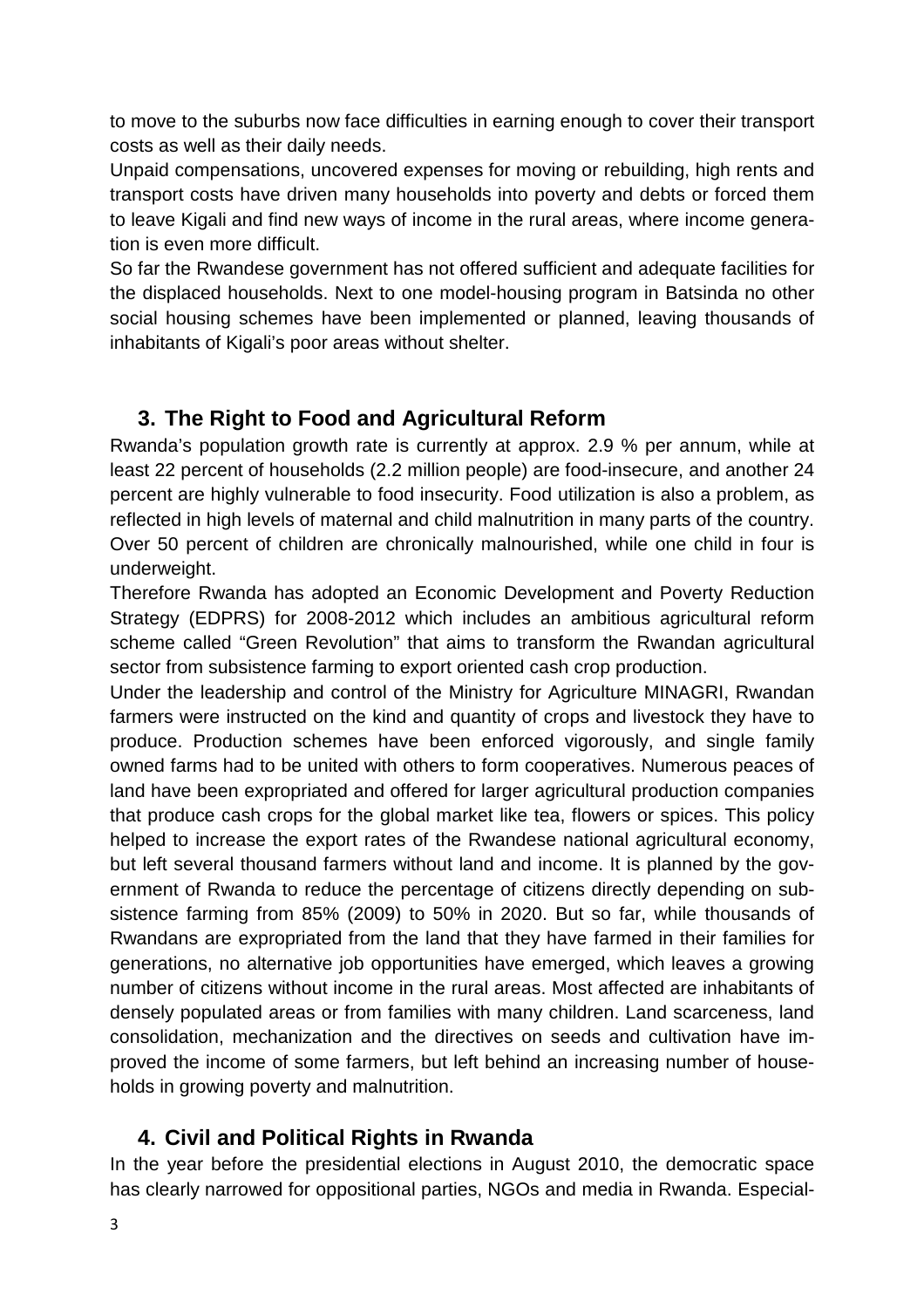ly for political parties outside the governmental coalition, the freedom of association has repeatedly denied. In 2010, the Socialist Party Imberakuri (PSI) has been officially registered, but was then infiltrated by forces close to the ruling RPF Party and thereby became incapable of action. Frank Habineza and Charles Kabanda tried to found the Democratic Green Party, but have been hindered bureaucratically since 2009 at their attempts to have their oppositional force registered as an official party. Victoire Ingabire Umuhoza, who returned to Rwanda in February 2010 from exile in the Netherlands, wanted to form the "United Democratic Forces" and run as a candidate for the presidency. Since her first day in Rwanda, she has been marked as a "Divisionist" by the government and some leading media and has been charged with several crimes soon after. She is currently awaiting her trial.

NGOs, human rights defenders and media cannot enjoy their freedom of opinion and expression but face a constant level of threat, as soon as they dare to question the government of Rwanda or its policies. The researcher of Human Rights Watch Carina Tertsakian has been forced to leave the country in April 2010. Other human rights activists reported death threats to them or their family members, attacks on their cars, or incrimination under the law against "Divisionism". Arbitrary arrests have been reported several times, where the detained have been intimidated or even hurt.

Two high ranking members of the Rwandan Army RPF (Patrick Karegiya, Faustin Kayumba ) and one former minister (Stanley Safari) have fled within the last two years and reported that they had received death threats as they had mentioned critical positions against the government. Major Emmanuel Karenzi Karake and Colonel Charles Muhire, who both held important positions in the army and were close to President Kagame, have been imprisoned in April 2010, allegedly for challenging the President in his absolute power. There has been an attempted murder against Faustin Kayumba on 19 June 2010 at his exile in Johannesburg.

The popular newspapers "Umusesu" and "Umuvungizi" have been banned for six months in April 2010, i.e. after the presidential elections in August 2010, because of their open criticism against the government. Journalists like Bonaventure Bizumureymi or Jean Bosco Gasasira have been attacked violently and threatened. Journalist Jean Leon Rugagambe of "Umuvugizi" has been shot on 24 June 2010 in Kigali, after he did some research on the attempted murder of Faustin Kayumba. Because of the increasing threats self-censorship within human rights organizations and media is widespread to avoid confrontation with the authorities.

#### **5. Access to Justice**

After the 1994 the Rwandan government and society faced the need to come to terms with the over 100 000 alleged genocide perpetrators in the national prisons, but also walking free in their communities. To handle those cases awaiting their trials, the traditional system of local or village courts called "Gacaca" was reinvented. Between 2001 and 2010, an estimated number of 120 000 cases have been tried by locally elected juries.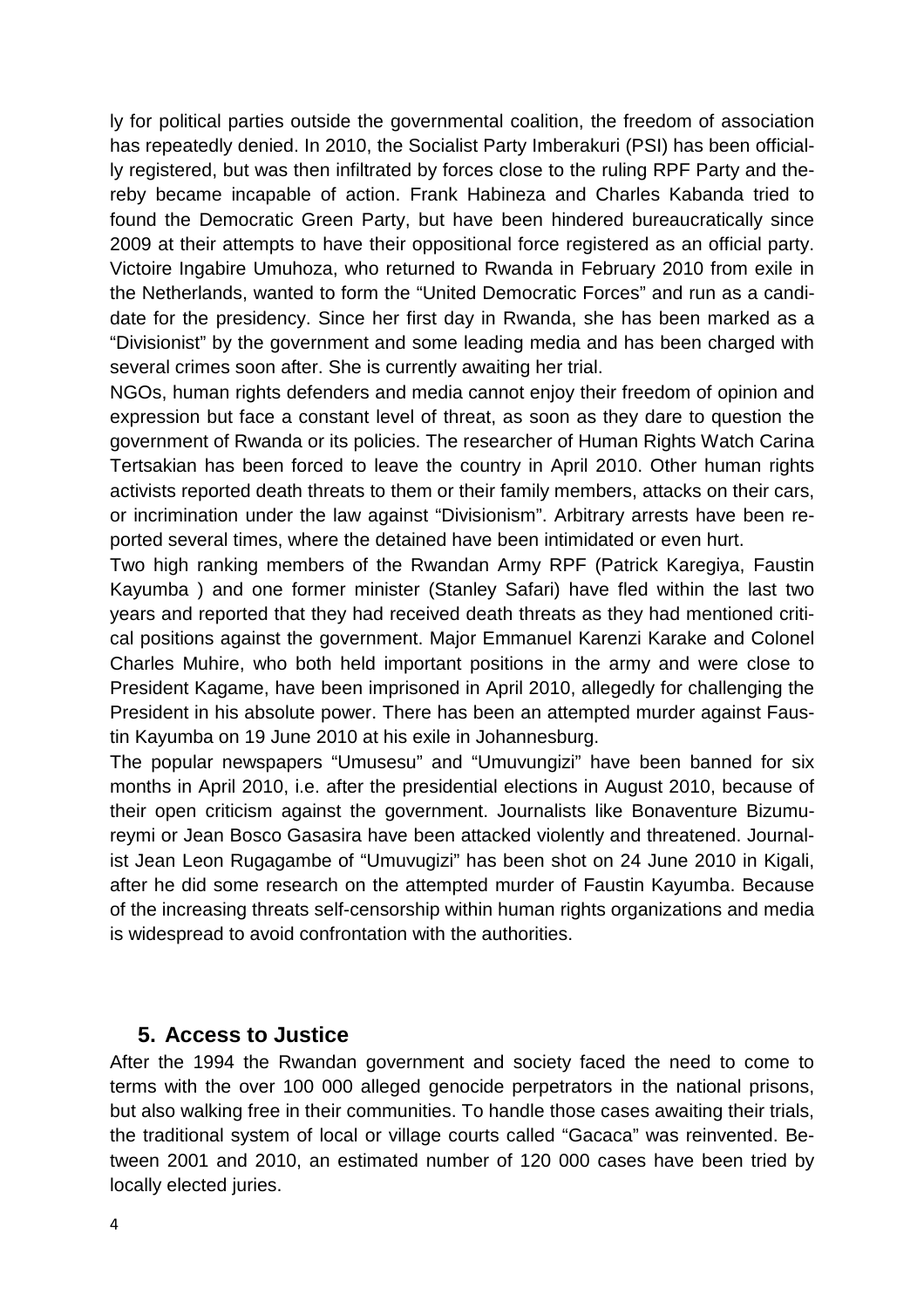While one part of these trials have fulfilled the foreseen aims to establish the truth about the genocide in the local communities, to reconcile parts of the society and to find just punishment for the responsible, a large number of the verdicts seem to be highly unfair. Critics of the Gacaca courts claim that the accused had to face the juries without a lawyer, which meant that the defendants had no protection. The trials were also based on witnesses' testimonies, even when most memories must have become quite unreliable after so many years since the events.

There have also been many reports on unfair play by witnesses, accused and victims. False accusations and intimidation of witnesses on both sides have occurred in many cases. The high acquittal rate of over 20 % indicates that many of the Gacaca trials have not been successful, but were influenced by the personal interest of the participants, be it the accused, the representatives of the victims or the elected juries. Personal revenge has been a motive to influence the jury's decision, as well as the attempt of families of the accused to help their relatives by giving false testimony.

### **6. Arbitrary Arrests and extrajudicial executions, torture**

Arbitrary arrest, extrajudicial killings and torture are not omnipresent in Rwanda, but they do happen and police staff usually stays unpunished for these crimes. In most cases, arbitrary arrests occur in connection to unwanted criticism against state authorities or after political actions of opposition parties or NGOs and media. As one example of many, Prof. Idesbald Byabuze Katabaruka, a Congolese national and university professor, has been arrested arbitrarily after he published an article on the lack of democratic freedom in Rwanda in 2007.

On 24 and 25 June 2010, ca. 100 – 300 participants of a demonstration for more democratic space have been arrested. The fate of some of them is still unclear as of today.

Human rights watch has reported at least 26 cases of deaths in custody between 2006 and 2007. It seems that police officers frequently abuse their power and torture or even kill detainees without consequences.

Also children under the age of 16 years have been detained. Especially homeless children or juvenile delinquents are arrested and regularly sent to "education camps" or prisons. There are even special "Ingando camps" for street children on an Island in the Kivu lake. There they are held in custody until they are "ready to be employed."

# **7. Freedom of Opinion and Association**

In 2001 the Rwandan parliament passed a law defining divisionism: "when the author makes use of any speech, written statement or action that causes conflict that causes an uprising that may degenerate into strife among people." The constitution has a similar clause that was followed by the 2008 law against genocide ideology.<sup>1</sup> Since

 $\overline{\phantom{a}}$ 

<sup>1 &</sup>quot;The crime of genocide ideology is characterized in any behaviour manifested by facts aimed at dehumanizing a person or a group of persons with the same characteristics in the following manner:1. threatening, intimidating, degrading through defamatory speeches, documents or actions which aim at propounding wickedness or inciting hatred;2. marginalising, laughing at one's misfortune, defaming, mocking, boasting, despising, degrading, creating confusion aiming at negating the genocide which occurred, stirring up ill feelings, taking revenge,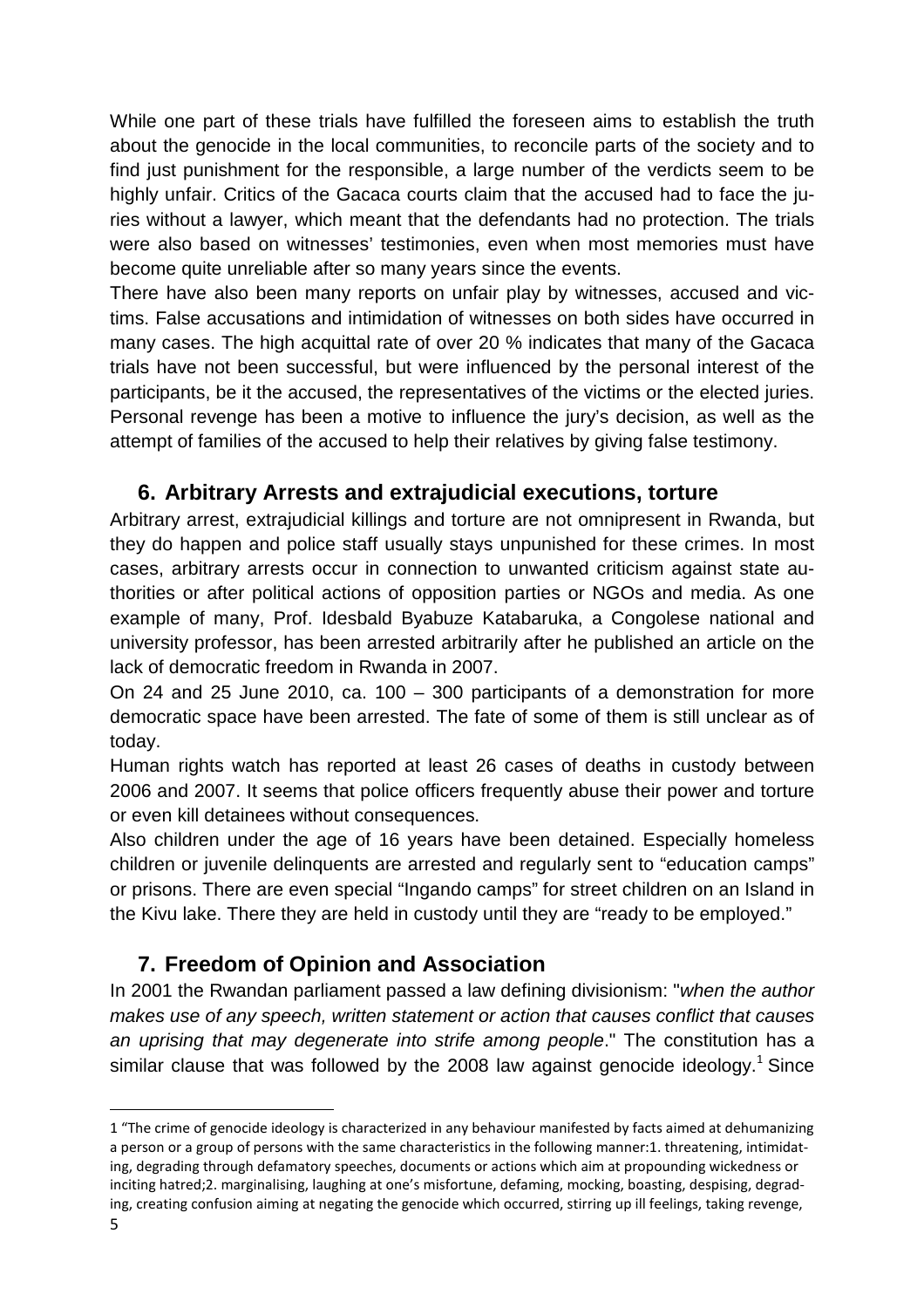2008, human rights groups have repeatedly documented cases, where the Rwandan government used the vague provisions of this new law in order to suppress its opposition. Victoire Ingabire, Deo Mushayidi, Peter Erlinder, Joseph Ntawangundi, but also the former President Pasteur Bizimungu and many more have been accused with this crime. While the law actually seeks to condemn all forms of ethnic incitement or the attempt to divide the population, it has become a universal tool used by the authorities to intimidate or incriminate oppositional forces or critical voices. As the law is very vague, it allows a flexible handling against diverging attitudes and ideas rather than actions. The law on divisionism therefore is used to enforce a uniform national interpretation of the Rwandan history and the causes of the genocide, where the ruling party RPF is declared to be the only safeguard against ethnic violence. Questioning the history of the RPF or even mentioning murders and crimes that the RPF has committed between 1991 and 2001 touches this narrative at it's week spot and is therefore regarded as high treason and punished by the law against divisionism.

Another means of installing a synchronized concept of the Rwandan history is the enforced participation of all Rwandan citizens in the so called "Ingando camps". These 2-12 week long training camps combine elements of basic military training with heavy political indoctrination, where the ruling party and the government are declared to be the only solution to any challenge in the Rwandan society. Attempts to search for alternatives or to criticize the government are immediately connected with the crime of divisionism. All members of civil service, but also business people, students, groups and associations from all parts of life are asked to participate voluntarily, but a decline to join in is heavily sanctioned.

# **8. International Humanitarian Law and Extraterritorial Obligations**

Since 2001 Rwanda has achieved considerable political, economical and military influence in the eastern provinces of the Democratic Republic of Congo via its military ally and representative, the CNDP militias. Only after a report of the UN experts group on the DR Congo in December 2008 revealed the economic and political interweavement between the CNDP and the Rwandan government, Rwanda had to distance itself from the CNDP militias and arrest the CNDP leader General Laurent Nkunda. In 2009 the CNDP officially gave up their status as illegal militia and became integrated into the Congolese national army FARDC. Yet so far the CNDP still exclusively controls important parts of the mining sector in the Kivu region, and their commanders enjoy relative independence for their troops within the FARDC. CNDP Commander Bosco Ntaganda, who is searched by an international arrest warrant of the International crime tribunal of The Hague has not been extradited.

During the time of their cooperation with Rwanda, CNDP troops have been responsible for the systematic economic exploitation of large areas of the Kivu region and the local population. In 2006 the CNDP raided the capital of South Kivu, Bukavu, and

<u>.</u>

altering testimony or evidence for the genocide which occurred;3. killing, planning to kill or attempting to kill someone for purposes of furthering genocide ideology.